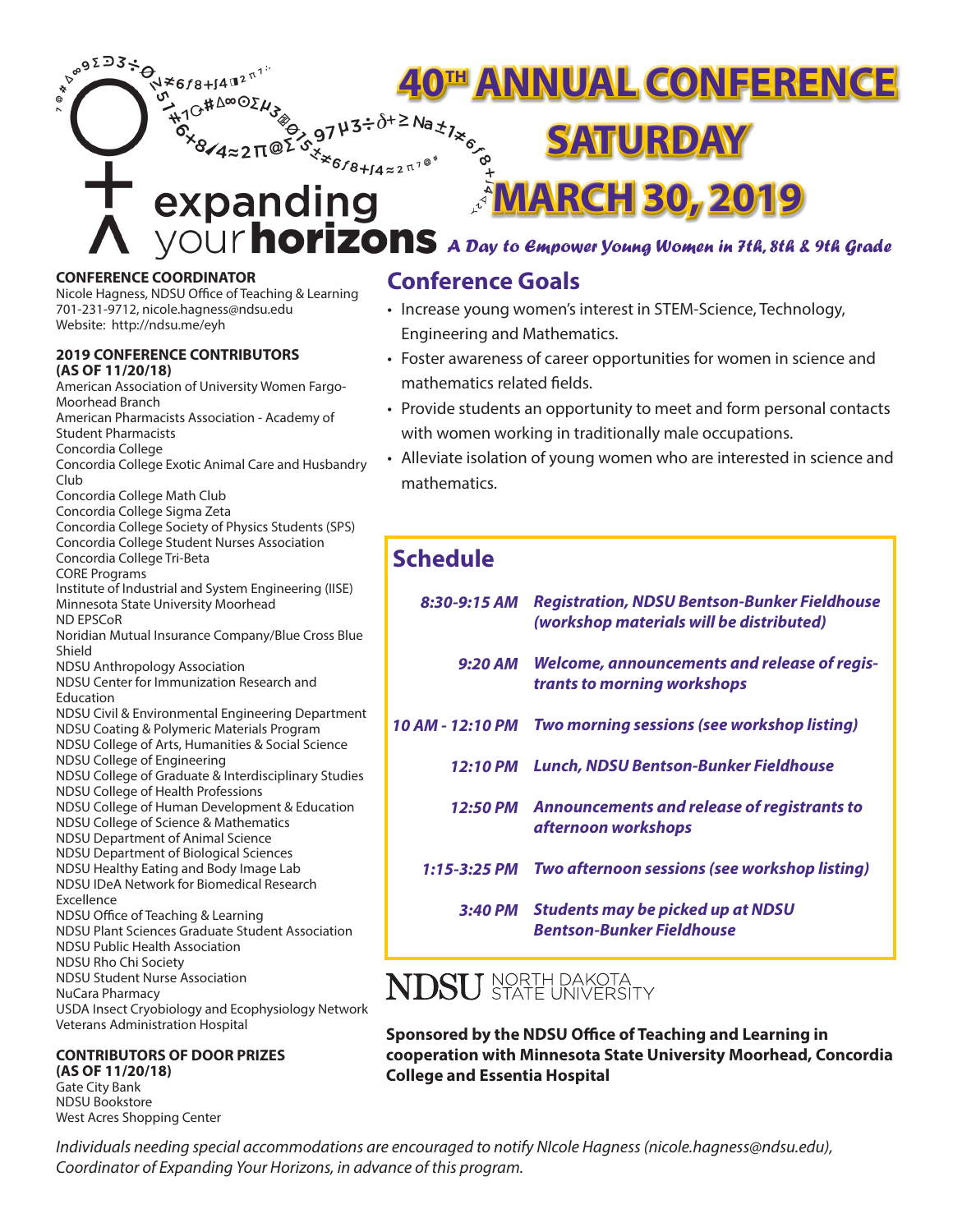# **LIST OF HANDS-ON WORKSHOPS**

*You will be walking outside from building to building, so please dress for the weather and wear closed-toe shoes and casual clothing that can get messy. These are "hands-on workshops."*

# **1 One Love, One Heart, One Density**

We will learn about density by conducting experiments: creating test-tube rainbows and discovering objects' density using various tools from the lab.

Michaela Myhrer, Graeme Wyllie – Physical Science

# **2 Nursing: The Most Trusted**

#### **Profession**

Explore nursing as a vocation to service in the world. Tally Tinjum – Nursing

# **3 How Much Vitamin C is in My Juice?**

Using a practice called titrating, we will be able to determine the amount of Vitamin C in both orange juice and Sunny D. Hannah Gunderson – Chemistry

# **4 Synaptic Potential!**

Measure neuron activity, dissect a mammalian brain, and record zebrafish in action. Krys Strand, Allyssa Dalen – Neuroscience

#### **5 Zookeeper for a Day**

Hands-on learning about the care and enrichment of Concordia's mini zoo of invertebrates, amphibians, reptiles, fish, and more.

Krys Strand, Allyssa Dalen – Biology

# **6 The Game of SET**

Learn how to play the card game SET and some of the math involved in this fun game! Dan Biebighauser – Mathematics

#### **7 Can Liquids be Magnetic?**

We will learn the concept of magnetism and work with several magnetic materials. Thelma Berquo – Physics

#### **8 Fascinating Fractals**

We'll make fractals in two and three dimensions, and learn about how fractals connect math, nature, and art! Julia Walk – Mathematics

#### **9 How to Teach a Rat New Tricks**

You will observe rats who have been trained to press a lever for food and get experience training rats. Susan Larson – Psychology

**10 Radio Telemetry of Campus Squirrels**

We conduct radio telemetry to document the location an behavior of red and gray squirrels on the Concordia College campus. Joe Whittaker, Chloe Whitten, Breann Adamek, Mollie Francis, Jenna Stillwell, Sonja Gilie – Biology

#### **11 You Can Do Rocket Science**

Explore what makes things fly and try your hand at a launch with a rocket that you design and build (weather permitting). Steve Lindaas, Jan Glanzer, Melissa Foley, Isobel Snellenberger, Shannon Poppen – **Physics** 

#### **12 Making Music with Drinking Straws**

Learn about the science of waves, and how to use this to make music with straws. Ananda Shastri – Physics

# **13 Mapping Your World**

Join us to find the hidden treasure! It's closer than you think. Kay Anderson, David Kramar, Carol Wickenheiser – GIS (Geographic Information Systems)

# **14 A-Mazing Experience**

How fast can you find your way through a maze? Find out how psychologists study learning conditions. Peg Potter – Psychology

#### **15 The Choice is Yours**

Do your decisions involve economics? Let's analyze your choices and find out! T.J. Hansen, Gregory Stutes – Economics

#### **16 Healthcare Career Exploration**

A behind the scenes look at healthcare opportunities and careers. Patricia Wetzel – Healthcare: Nursing, Surgery, RT, SIM

#### **17 Critical Care Nurses Make a Critical Difference**

Hands-on experience of critical care nurses. See your own heart beat using some ICU equipment. Play some fun interactive games. Work out medical equations and discuss the importance of science with a nursing career. Tamra Bigger, Jess Althoff – Nursing

#### **18 Disaster Response Exercise**

Engage in a mock tabletop exercise that looks to handle a series of events happening to Fargo.

Samantha Montano, Amanda Savitt – Emergency Management

#### **19 efargo: Recycle, Iterate, Pulverize**

Workshop led by efargo Team to spread intelligence on clean energy and energy reduction through the use of interactive games and activities. Amy Mueller, Noor Abdelhamid – Architecture

#### **20 Assembly Process for Everyone!**

Join us for a fun and interactive introduction to the assembly line process with a card making group activity. Nita Yodo, Tanzina Arfin, Arup Dev – Industrial Engineering

#### **21 Building Material Design & Engineering**

Learn about different construction materials and put your designs to the test! Ying Huang – Civil Engineering

#### **22 We're All Aging**

Experience the aging process through sensory simulation. Learn about the field of aging and health while building empathy for daily lives of older adults. Gina Aalgaard Kelly – Gerontology, Nursing & Public Health

#### **23 Strong Women: Clinical Exercise Experiments**

Experience current technology used in clinical exercise environments that are commonly applied to athletes, astronauts, and everyday people.

Kara Trautman, Donna Terbizan, Stephanie Walzetko – Exercise Science

#### **24 3D Printing Workshop**

Explore the Makerspace and technology! We will 3D Scan an object and 3D print a smaller version of it. Adam Elznic - Technology

#### **25 Color Your World**

Participants will experiment with textile dye methods and create a project they can take home. Sara Sunderlin – Apparel, Retail Merchandising and Design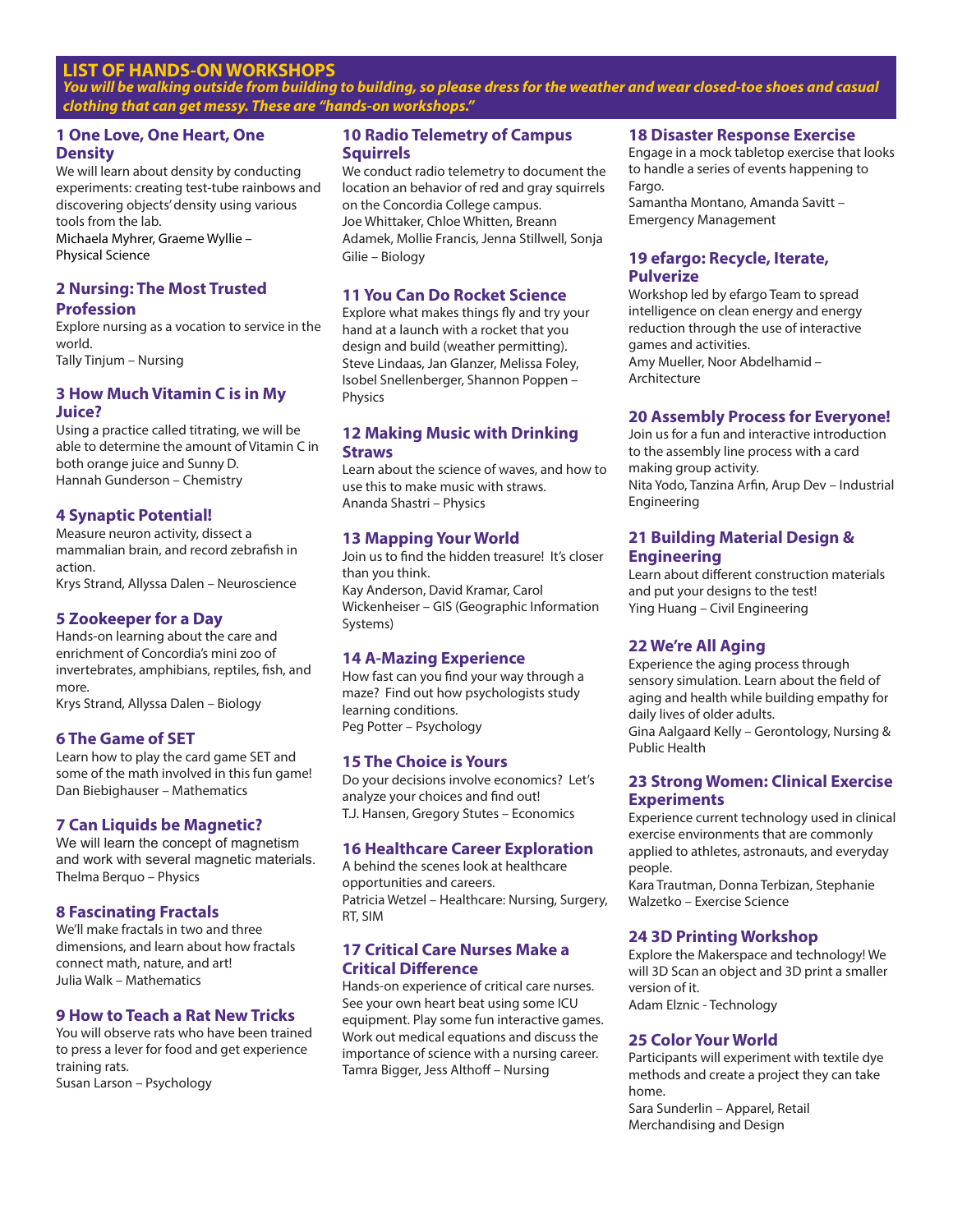# **26 The Importance of Body Positivity**

This workshop will include several activities (written and in game form) aimed at teaching and promoting body positivity. Emma Johnson, Kerrie Leonard, Lauren Grant, Victoria Krabbenhoft, Sarah Klein – Developmental Science

# **27 An Interactive Eye Tracking Session**

Learn what an infrared eye tracker is and how it is used with humans to collect data for important research studies. You will be able to see it in action, with you as the participant. Emma Johnson, Kerrie Leonard, Lauren Grant, Victoria Krabbenhoft, Sara Klein – Developmental Science

# **28 Generation Rx**

An interactive presentation on the misuse and abuse of prescription medications with open discussions and fun games with prizes such as candy.

Andrea Buzakovic, Ellie Tupper, Kate Astrup – Pharmacy

# **29 I Want to Hold Your Hand**

Learn about the profession of pharmacy and how to make lotions and lip balms using extemporaneous compounding techniques and equipment.

Jeanne Frenzel – Pharmacy

# **30 Nursing: Listen, Feel & Pump It UP**

Learn the basics of nursing, including vital signs, heart and lung sounds, and other assessment skills. Aurora Obembe – Nursing

# **31 Explore the Diabetic Epidemic**

Participate in hands-on activities to learn what it's like to have diabetes and how diabetes is managed. Breanna Kompelien, Angela Thompson, Gail Ronsberg – Healthcare

# **32 Archaeology Simulation**

This workshop aims to teach about what anthropology is, specifically archaeology, through a short lecture and an exciting dig simulation.

Emily Nelson, Kaitlynn Anderson, Kristen Fellows – Anthropology

# **33 Communicating Meaningfully with Numbers**

Words sometimes are not enough to pass a message across effectively, some form of numbers are required. Students will analyze some media/social media content and be able to tell their stories using numbers. Blessing Okafor, Margaretwagari Githua - Communication

# **34 Mapping Your Whereabouts**

You will personalize Google Earth by creating an XML file. Anne Denton, Megan Bouret – Computer Science

# **35 Creating Tornadoes**

Do you want to see how tornadoes form? In a controlled environment, we will set up conditions favorable for tornadoes to form. This will be the closest encounter with a tornado you will ever have. Adnan Akyuz – Climatology

# **36 Food Microbes and You**

Understanding helpful and harmful microbes in foods through hands-on activities and discussions. Teresa Bergholz – Biology

# **37 Coatings & Polymers in Our World**

Understanding helpful and harmful microbes in foods through hands-on activities and discussions. Mary (Mal) Hedrick – Coatings & Polymeric

**Materials** 

# **38 Physics of Slime & Other Serious Matters**

Explore the physics of slime, ooblek, and other exciting experiments like building circuits and imaging human DNA. Brianna Santangelo, Mila Kryjevskaia, Lina Alhalhooly, Rachel Downing, Wasthala Amadoru Jayawardana – Physics

#### **39 Disease Outbreak Investigation**

Learn how to trace a disease outbreak to its origin, using your epidemiologic skills. Danielle Pinnick – Public Health

# **40 Who's Your (Calf's) Daddy?**

Learn about parentage verification and other DNA technologies in animal agriculture, plus extract your own DNA! Lauren Hanna, Alison Ward – Animal Science

# **41 Exploring Plant Sciences**

Learn about how plants grow, affect the environment, and feed the world. Felicity Merritt – Biology & Genetics

# **42 The Dirt on Soil**

Explore the living wonders of the soil! Using microscopes, students will learn about the microorganisms that live in this underground ecosystem.

Mackenzie Ries – Soil Science

#### **43 Brain Food**

Eat your experiments and learn about the science on your plate! A field where food meets chemistry, microbiology, and engineering. Jane Snelling, Hanna Gross, Madison Gohl – Food Science

#### **44 How to Train Your Dragon**

Explore classic psychological principles to behaviorally train animals - and even humans! Taylor Nelson, Anna Semenko – Psychology

# **45 Is Class Participation Deadly?**

Learn how to use scientific practices to test the hypothesis that class participation can make you spontaneously combust. Anna Semenko, Taylor Nelson – Psychology

# **46 Bats and Birds: Field Methods**

Handle and discuss common tools of the trade to experience life as a field ecologist researching bats and birds! Lydia C. Olson Nixon, Anui Ghimire – Biology

# **47 See Cancer Cells in Colors**

Students will stain cancer cells with different dyes and learn to identify different structures in the cells.

Estelle Leclerc, Swetha Thiyagarajan – Biology

# **48 Mathematics/Combinatorics: Counting Without Counting**

Explore the awesome Catalan numbers, some of the cool objects they count, along with transformations between them. Sara Solhjem, Jessica Striker – Mathematics

# **49 Ribbeting Fun(gi) with Citizen Science!**

Learn all about amphibians and fungi, and how to become a citizen scientist! Alicia Schlarb, Rebecca Bradley, Alison Long – Biology

#### **50 Fun with Coding**

Use an interactive website known as 'Made with Code' to code at different levels using blocks instead of writing lines of code. Sayantica Pattanayak, Simone Ludwig – Computer Science

#### **51 Insect Jeopardy!**

Fun, interactive way to learn about bugs. Will also have insects on display. Mia Park, Liz Cambron, Kayla Earls – Biology

#### **52 Animal Science**

Learn about production agriculture by touring Animal Nutrition & Physiology Center and learning about the different animal units and research being done in animal science at NDSU.

Kacie McCarthy – Animal Science